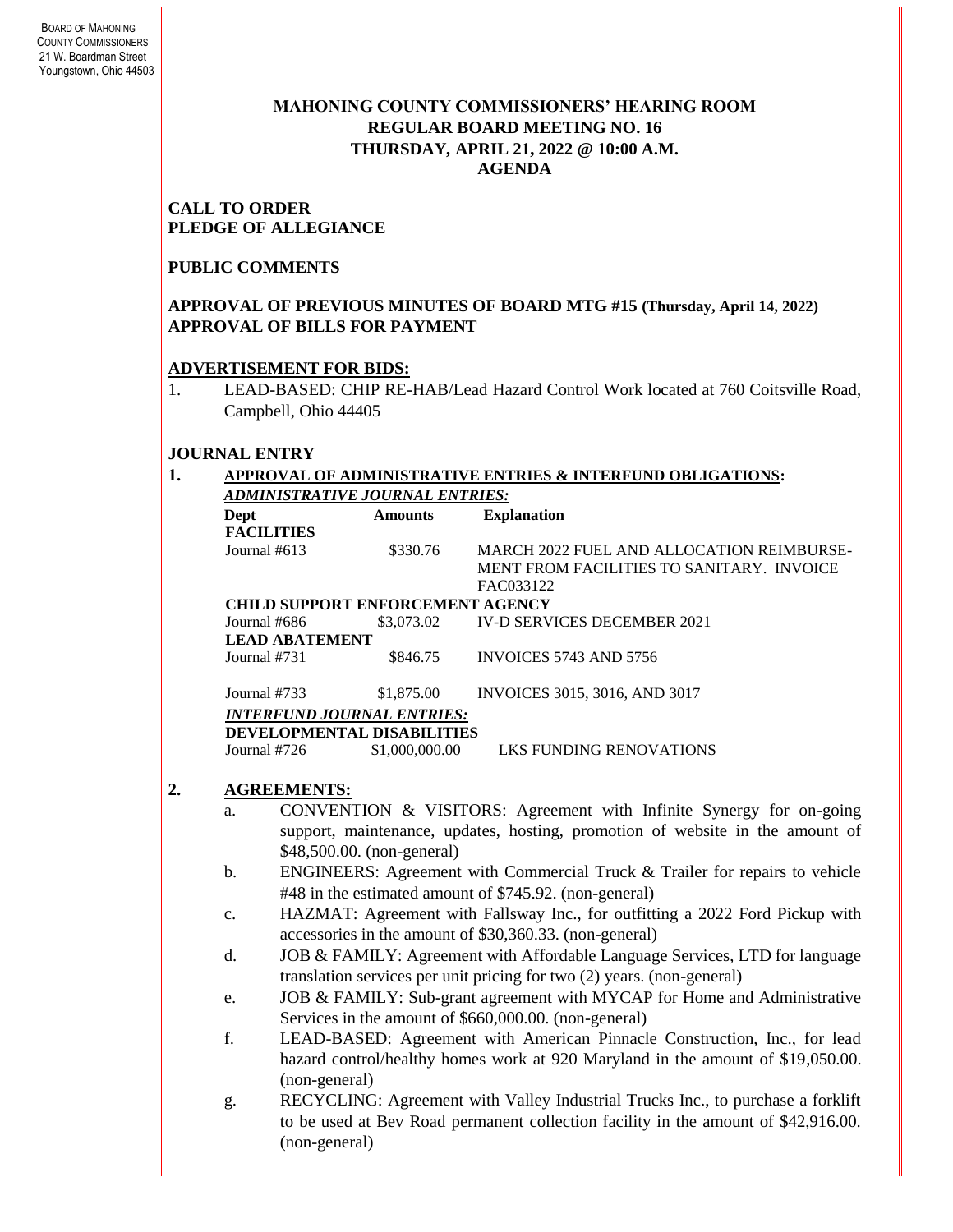### **3. CHANGE ORDERS:**

- a. LEAD-BASED: Change Order Nos. 1 & 2 with Gary M. Crim, Inc., for CHIP home repair work at 92 Creed Street in the amount of \$1,232.50. (non-general)
- b. LEAD-BASED: Change Order No. 1 with Gary M. Crim, Inc., for CHIP home repair work at 377 Poland Avenue in the amount of \$115.00. (non-general)

#### **4. ROAD CLOSINGS:**

**1. ADDITIONS:**

a. ENGINEERS: Close Turner Road near the Kirk Road intersection from May 2-27, 2022 for the continuation of Turnpike Bridge work as requested by The Ruhlin Company.

#### **RESOLUTIONS**

| ı. |  |  |
|----|--|--|
|    |  |  |
|    |  |  |

| <b>Dept</b>            | <b>Amounts</b>                | <b>Explanation</b>                                                                                                                                                                                                                                                                                                                                                                                                                 |
|------------------------|-------------------------------|------------------------------------------------------------------------------------------------------------------------------------------------------------------------------------------------------------------------------------------------------------------------------------------------------------------------------------------------------------------------------------------------------------------------------------|
|                        |                               | <b>MAHONING VALLEY LAW ENFORCEMENT TASK FORCE</b>                                                                                                                                                                                                                                                                                                                                                                                  |
| Journal #736           | \$15,825.00                   | BUDGET ADDITION TO PROJECT 7750G CRITICAL<br>INCIDENT RESPONSE INCREASE SEMINARS/<br>CONFERENCES / TRAINING AND EQUIPMENT                                                                                                                                                                                                                                                                                                          |
|                        | DEVELOPMENTAL DISABILITIES    |                                                                                                                                                                                                                                                                                                                                                                                                                                    |
| Journal #713           | \$3,002,979.00                | BUDGET ADDITION TO GRANT #23002 SPECIAL<br>EDUCATION IDEA PART B FFY22 INCREASE PER-<br>SONNEL; PROJECT #95001 MAHONING COUNTY<br><b>BOARD OF DEVELOPMENTAL DISABILITIES</b><br>INCREASE LAND IMPROVEMENT; PROJECT #95015<br><b>LEONARD KIRTZ SCHOOL RENOVATION INCREASE</b><br>BUILDING IMPROVEMENT; ORG #7500950 MAHON-<br>ING COUNTY BOARD OF DEVELOPMENTAL DISA-<br>BILITIES RESERVE INCREASE CONTRACTUAL<br><b>AGREEMENTS</b> |
|                        | <b>SOLID WASTE MANAGEMENT</b> |                                                                                                                                                                                                                                                                                                                                                                                                                                    |
| Journal #741           | \$60,000.00                   | BUDGET ADDITION TO ORG #7550990 SOLID WASTE<br><b>COMMISSION PLAN IMPLEMENTATION INCREASE</b><br><b>EQUIPMENT</b>                                                                                                                                                                                                                                                                                                                  |
| <b>CLERK OF COURTS</b> |                               |                                                                                                                                                                                                                                                                                                                                                                                                                                    |
| Journal #668           | (\$1,500.00)                  | BUDGET AMENDMENT TO ORG #01561 GENERAL<br>FUND AUSTINTOWN COURT DECREASE PERSON-<br><b>NEL</b>                                                                                                                                                                                                                                                                                                                                     |
| Journal #668           | \$1,500.00                    | BUDGET AMENDMENT TO ORG #01561 GENERAL<br>FUND AUSTINTOWN COURT INCREASE OPERATING                                                                                                                                                                                                                                                                                                                                                 |

### **2. RECORD OF BIDS:**

- a. ENGINEERS: Middletown Road Culvert Replacement.
- b. ENGINEERS: MAH-C.R.12/VAR-0.00/VAR*(pavement planning, asphalt overlay, aggregate berms, and pavement markings of various section (15.47 miles)*
- **3. RESOLUTION OF AWARDS:**
	- a. ENGINEERS: Award the MAH-C.R. 151-00.01 South Avenue Resurfacing (Phase 1) to Shelly & Sands, Inc., in the amount of \$1,044,213.35. (non-general, low bid  $\&$ 80% ODOT & 18.1% OPWC funded)
	- b. ENGINEERS: Award the MAH-C.R. 151-00.96 South Avenue Resurfacing (Phase 2) to Lindy Paving, Inc., in the amount of  $$1,424,213.00$ . (non-general, low bid & 80% ODOT funded)